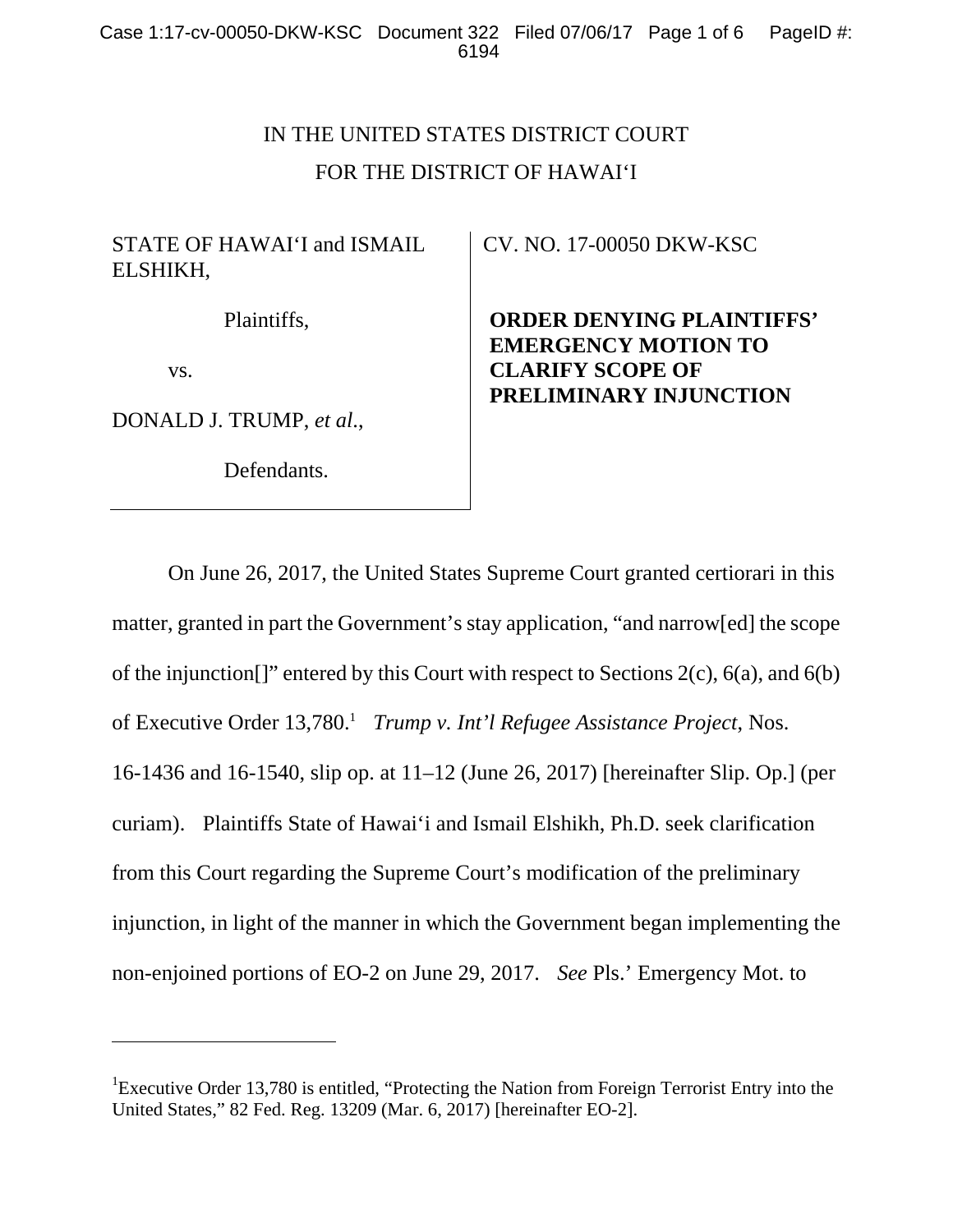Clarify Scope of Prelim. Inj., ECF No. 293 [hereinafter Motion]; *see also* Pls.' Proposed Order Granting Mot., ECF No. 315-1 (reflecting consideration of "the preliminary injunction entered on March 29, 2017 (Dkt. No. 270), amended on June [1]9, 2017 (Dkt. No. 291), and modified by subsequent decision of the United States Supreme Court").

 Upon careful consideration of the parties' submissions, it is evident that the parties quarrel over the meaning and intent of words and phrases authored not by this Court, but by the Supreme Court in its June 26, 2017 *per curiam* decision. That is, the parties' disagreements derive neither from this Court's temporary restraining order, this Court's preliminary injunction, nor this Court's amended preliminary injunction, $<sup>2</sup>$  but from the modifications to this Court's injunction ordered by the</sup> Supreme Court. Accordingly, the clarification to the modifications that the parties seek should be more appropriately sought in the Supreme Court.<sup>3</sup>

 $\overline{a}$ 

<sup>2</sup> *See Hawaii v. Trump*, --- F. Supp. 3d ---, 2017 WL 1011673 (D. Haw. Mar. 15, 2017) (TRO); *Hawaii v. Trump*, --- F. Supp. 3d ---, 2017 WL 1167383 (D. Haw. Mar. 29, 2017) (Prelim. Inj.); Am. Prelim. Inj., *Hawaii v. Trump*, CV. NO. 17-00050 (D. Haw. June 19, 2017), ECF No. 291.  $3$ Federal Rule of Civil Procedure 62(c) allows this Court to issue further orders with respect to an injunction it issued, notwithstanding appeal. *See Nat. Res. Def. Council, Inc. v. Sw. Marine Inc*., 242 F.3d 1163, 1166 (9th Cir. 2001). "[A]n application with regard to an injunction ordinarily must be made in the first instance to the district court under Rule 62(c) and it is only if relief is not obtained there that the appellate court will consider acting under Rule  $62(g)$ ." 11 Wright, Miller, & Kane, Fed. Prac. & Proc. Civ. § 2904 (3d ed. 2013). That is perhaps the reason Plaintiffs opted to proceed here. However, where, as here, the challenges do not derive from this Court's *own* orders, the Court sees no reason why the starting point had to originate here, or even why it made sense to do so.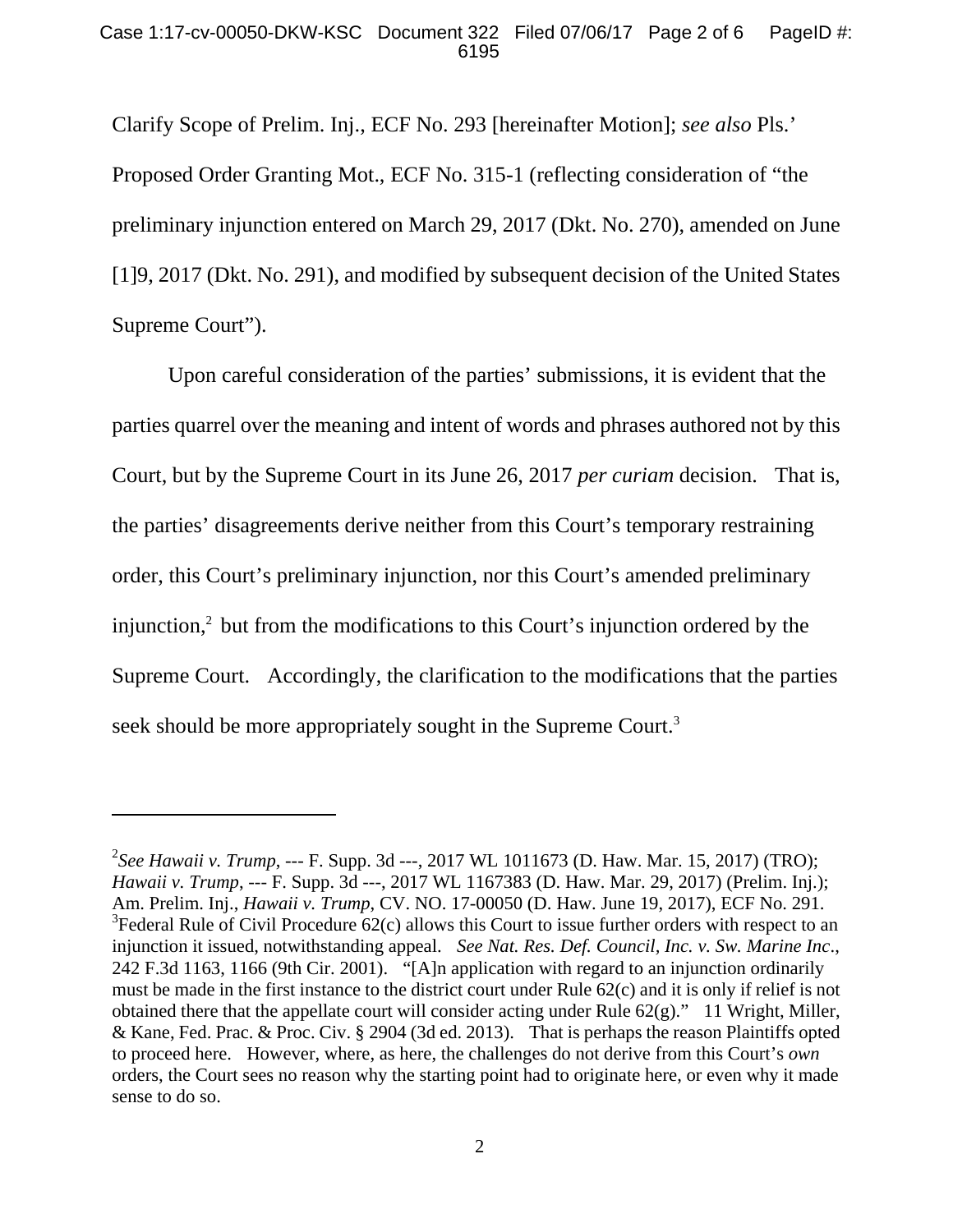The Supreme Court stayed the preliminary injunction with respect to Section

2(c) in the following manner—

The injunctions remain in place only with respect to parties similarly situated to Doe, Dr. Elshikh, and Hawaii. In practical terms, this means that  $\S 2(c)$  may not be enforced against foreign nationals who have a credible claim of a bona fide relationship with a person or entity in the United States. All other foreign nationals are subject to the provisions of EO-2.

Slip Op. at  $12<sup>4</sup>$ 

 $\overline{a}$ 

Slip Op. at 12. With respect to enjoined portions of Section 6 relating to refugees, the Supreme Court reasoned that the "equitable balance struck [with respect to Section 2(c)] applies in this context as well." Slip Op. at 13. It held that—

An American individual or entity that has a bona fide relationship with a particular person seeking to enter the country as a refugee can legitimately claim concrete hardship if that person is excluded. As to these individuals and entities, we do not disturb the injunction. But when it comes to refugees who lack any such connection to the United States, for the reasons we have set out, the balance tips in favor of the Government's compelling need to provide for the Nation's security.

The Government's application to stay the injunction with respect to  $\S$ § 6(a) and (b) is accordingly granted in part. Section 6(a) may not be enforced against an individual seeking admission as a refugee who can credibly claim a bona fide relationship with a person or entity in the United States. Nor may § 6(b); that is,

<sup>4</sup> The Supreme Court explained that the facts in the instant case and in No. 16-1436 (*IRAP*) "illustrate the sort of relationship that qualifies"—

For individuals, a close familial relationship is required. A foreign national who wishes to enter the United States to live with or visit a family member, like Doe's wife or Dr. Elshikh's mother-in-law, clearly has such a relationship. As for entities, the relationship must be formal, documented, and formed in the ordinary course, rather than for the purpose of evading EO-2. The students from the designated countries who have been admitted to the University of Hawaii have such a relationship with an American entity. So too would a worker who accepted an offer of employment from an American company or a lecturer invited to address an American audience.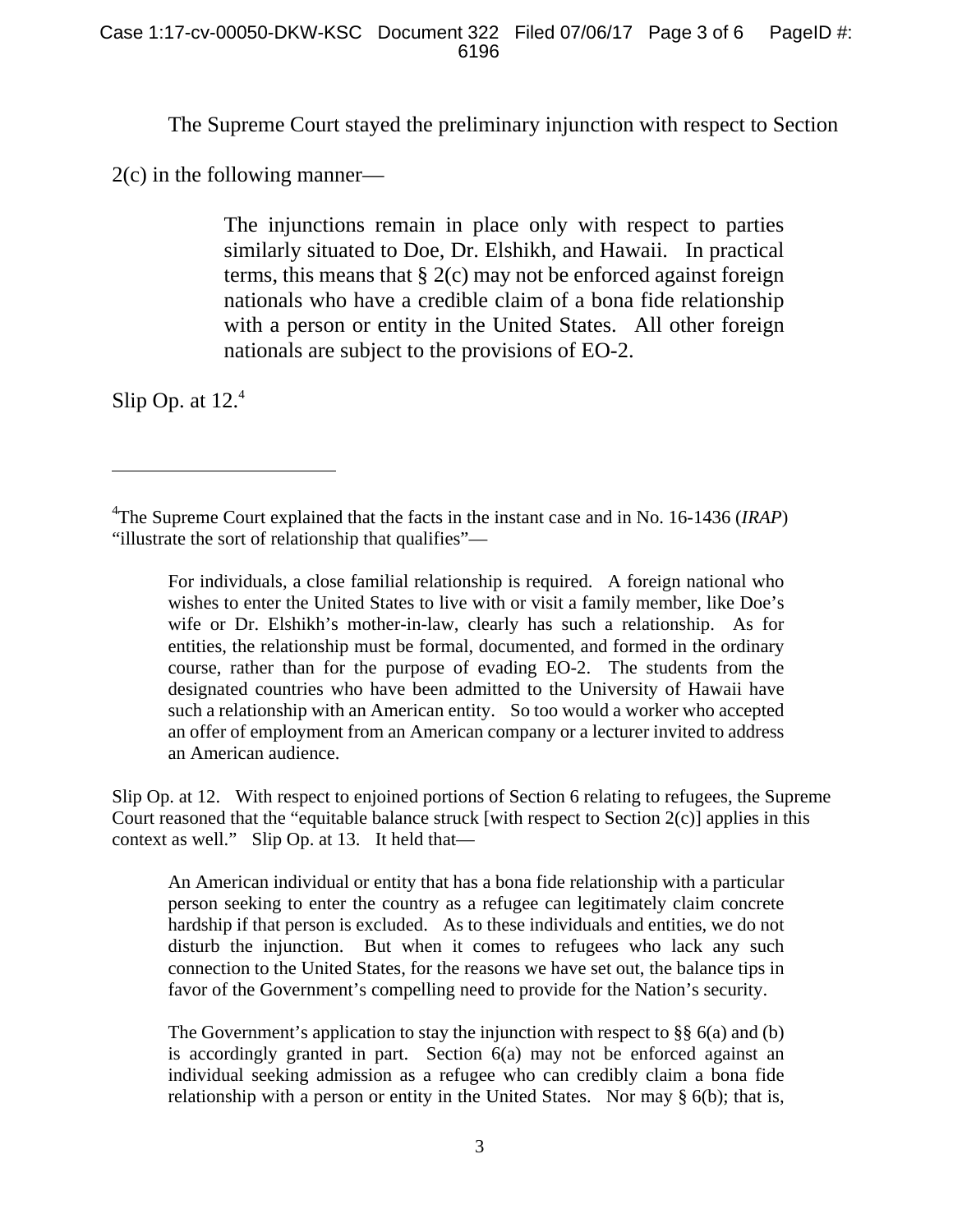### Case 1:17-cv-00050-DKW-KSC Document 322 Filed 07/06/17 Page 4 of 6 PageID #: 6197

 In evaluating the Government's application for a stay, the Supreme Court observed that, "[i]n assessing the lower courts' exercise of equitable discretion, we bring to bear an equitable judgment of our own." Slip Op. at 10 (citing *Nken v. Holder*, 556 U.S. 418, 433 (2009)). The Supreme Court's equitable judgment to "tailor a stay," *id*., resulted in modifications to this Court's preliminary injunction. These modifications spurred the Government's subsequent efforts to interpret the stay and implement the non-enjoined portions of EO-2 by June 29, 2017. Plaintiffs' Motion challenges only the Government's interpretation of the Supreme Court's June 26, 2017 stay. To be clear, the standard Plaintiffs ask this Court to clarify—i.e., "a credible claim of a bona fide relationship with a person or entity in the United States," Slip Op. at 12—is not set forth in any order of this Court.<sup>5</sup>

such a person may not be excluded pursuant to  $\S$  6(b), even if the 50,000-person cap has been reached or exceeded.

-

5 Plaintiffs' briefs acknowledge as much. *See, e.g.*, Pls.' Mem. in Supp. 1, ECF No. 293-1 ("That standard, the Supreme Court made clear, protects any foreign national with a 'close familial relationship' with a person in the United States[.]" (citation omitted)); Pls.' Mem. in Supp. 2 ("This Court should clarify as soon as possible that the Supreme Court meant what it said, and that foreign nationals that credibly claim connections with this country cannot be denied entry under the President's illegal Order."); Pls.' Reply 1, ECF No. 303 ("The Government fundamentally misconstrues the Supreme Court's partial stay. The [Supreme] Court did not concoct an abstract 'bona fide relationship' standard that the Government can tailor to its liking[.]"); Reply 2 ("The Court should correct the Government's path, holding the Government to the clear terms of the Supreme Court's order." (footnote omitted)). *But see* Motion 3 ("The Government has indicated publicly that it will begin enforcing the non-enjoined portions of [EO-2] in a manner that conflicts with this Court's preliminary injunction, as well as the Supreme Court's June 26, 2017 ruling that [EO-2] may not be enforced against foreign nationals and refugees 'who have a credible claim of a bona fide relationship with a person or entity in the United States.'" (quoting Slip Op. at 11, 13)).

*Id*. (citations omitted).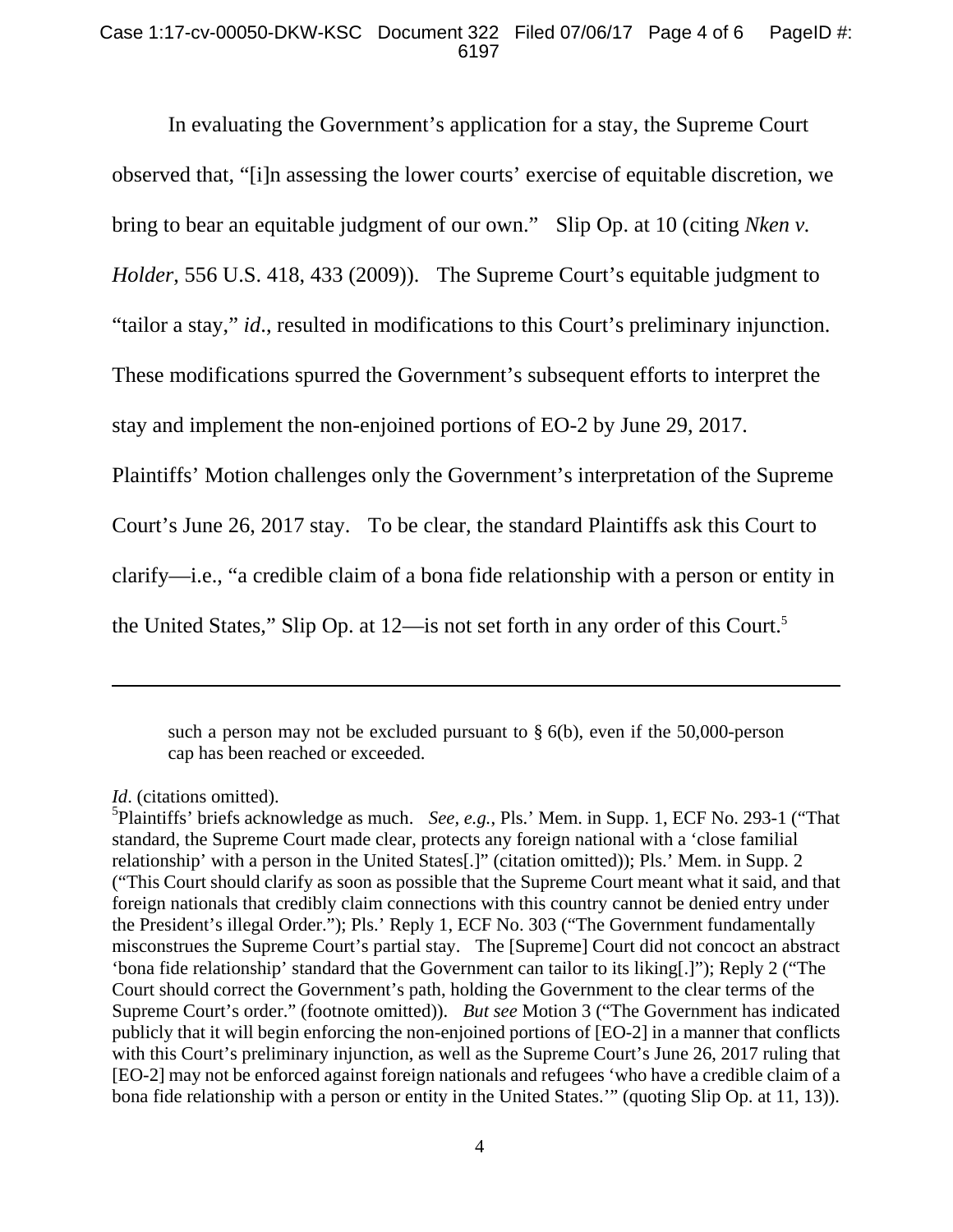#### Case 1:17-cv-00050-DKW-KSC Document 322 Filed 07/06/17 Page 5 of 6 PageID #: 6198

 Because Plaintiffs seek clarification of the June 26, 2017 injunction modifications authored by the Supreme Court, clarification should be sought there, not here. This Court will not upset the Supreme Court's careful balancing and "equitable judgment" brought to bear when "tailor[ing] a stay" in this matter. Slip Op. at 10. Nor would this district court presume to substitute its own understanding of the stay for that of the originating Court's "exercise of discretion and judgment" in "[c]rafting a preliminary injunction . . . dependent as much on the equities of a given case as the substance of the legal issues it presents." Slip Op. at 9. This Court declines to usurp the prerogative of the Supreme Court to interpret its own order and defers in the first instance. *See Ala. Nursing Home Ass'n v. Harris*, 617 F.2d 385, 388 (5th Cir. 1980) ("Great deference is due the interpretation placed on the terms of an injunctive order by the court who issued and must enforce it."); *cf. Alley v. U.S. Dep't of Health & Human Servs*., 590 F.3d 1195, 1202 (11th Cir. 2009) ("The district court is in the best position to interpret its own orders." (internal quotation marks omitted)).<sup>6</sup>

 $\overline{a}$ 

<sup>6</sup> *See also Regents of the Univ. of Cal. v. Aisen*, No. 15-CV-1766, 2016 WL 4681177, at \*1 (S.D. Cal. Sept. 7, 2016) ("The Supreme Court teaches that when questions arise as to the interpretation or application of an injunction order, a party should seek clarification or modification from the issuing court, rather than risk disobedience and contempt.") (citing *McComb v. Jacksonville Paper Co*., 336 U.S. 187, 192 (1949)).